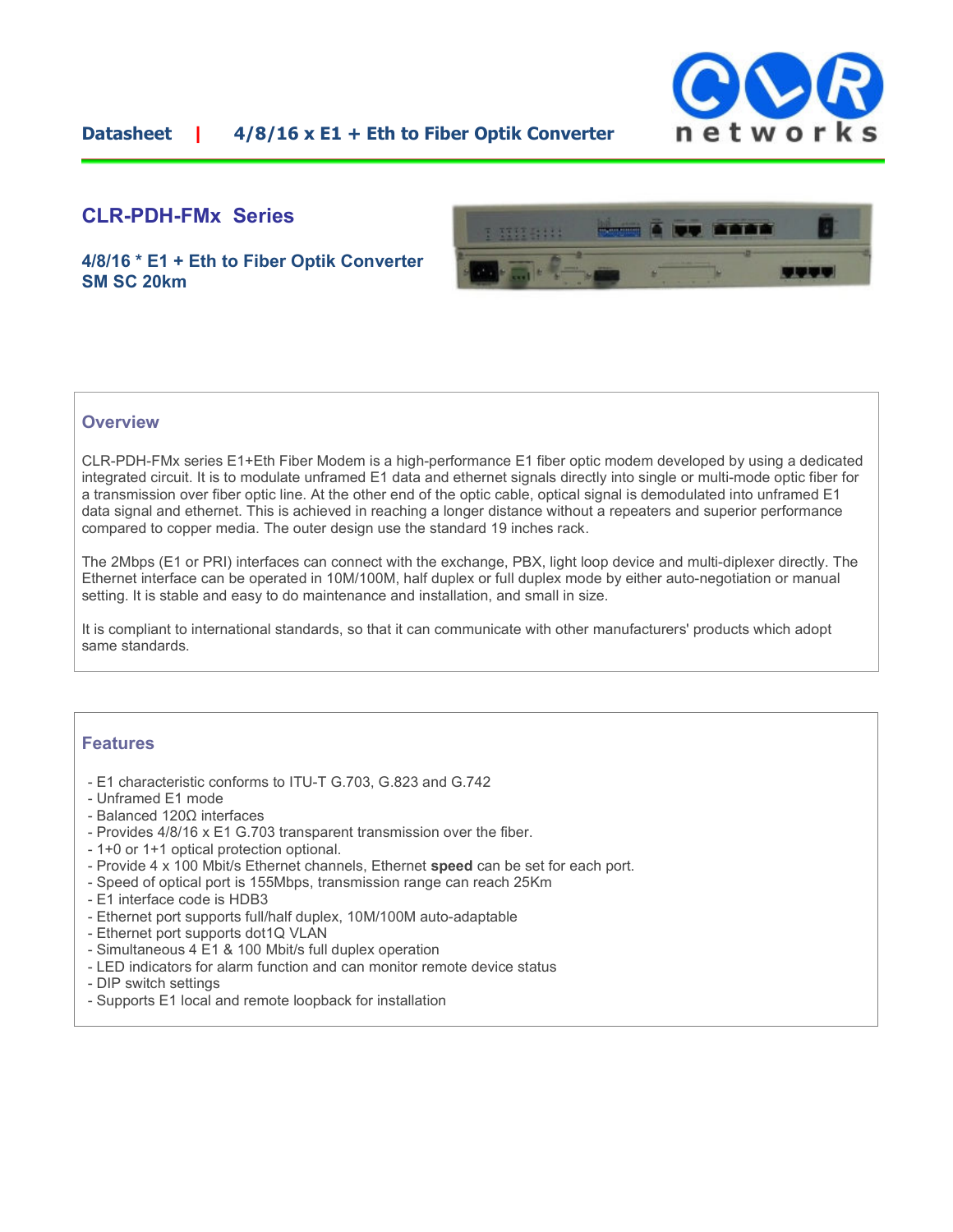## **Datasheet | 4/8/16 x E1 + Eth to Fiber Optik Converter**



| <b>Specifications</b>        |                                                                    |
|------------------------------|--------------------------------------------------------------------|
| <b>Optical interface</b>     |                                                                    |
| Line mode type               | <b>CMI</b>                                                         |
| Optical wavelength           | 850/1310nm for multi-mode fiber, 1310/1550nm for single-mode fiber |
| Optic fiber connector        | SC/FC (optional)                                                   |
| <b>Transceiver Module</b>    | > -8dBm (for 1310nm single mode 20km optical module)               |
| Optical receiver sensitivity | <-36(BER<10) (for 1310nm single mode 20km optical module)          |
| <b>Transmission distance</b> | multi-mode 2Km, single-mode 20Km                                   |
| <b>E1</b> interface          |                                                                    |
| Channel capacity             | 4/8/16 Channels                                                    |
| <b>Bit Rate</b>              | 2.048 Mb/s ±50 ppm                                                 |
| Line Code                    | HDB <sub>3</sub>                                                   |
| Impedance                    | 120 Ohm / 75 Ohm optional                                          |
| Connector                    | RJ45 / BNC optional                                                |
| <b>Pulse Shape</b>           | <b>ITU-T G.703</b>                                                 |
| Jitter Performance           | <b>ITU-T G.823</b>                                                 |
| Clock mode                   | internal-clock, external-clock                                     |
| <b>Ethernet interface</b>    |                                                                    |
| Interface Speed              | 10/100Base-TX                                                      |
| Duplex mode                  | half / full duplex                                                 |
| <b>Standards</b>             | IEEE802.3U, IEEE802.3x, IEEE802.1Q                                 |
| Connector                    | <b>RJ45</b>                                                        |
| <b>Architecture</b>          |                                                                    |
| Mounting                     |                                                                    |
|                              | 19", 1U, rack mountable                                            |
| <b>Power supply</b>          |                                                                    |
| <b>DC</b>                    | -48V (-36 to -72V)                                                 |
| AC                           | $-85$ to 264 VAC; 47 ~ 63Hz)                                       |
| Power consumption            | $\leq 10$ W                                                        |
| Power connection             | DC power terminal / AC socket                                      |
| Operating temperature        | $0^{\circ}$ C $\sim$ 50 $^{\circ}$ C                               |
| Storage temperature          | $-20^{\circ}$ C $\sim$ 80 $^{\circ}$ C                             |
| Humidity                     | $5\% \sim 90\%$ (free of condensate)                               |

*CLR Networks* **www.clrnetworks.com**